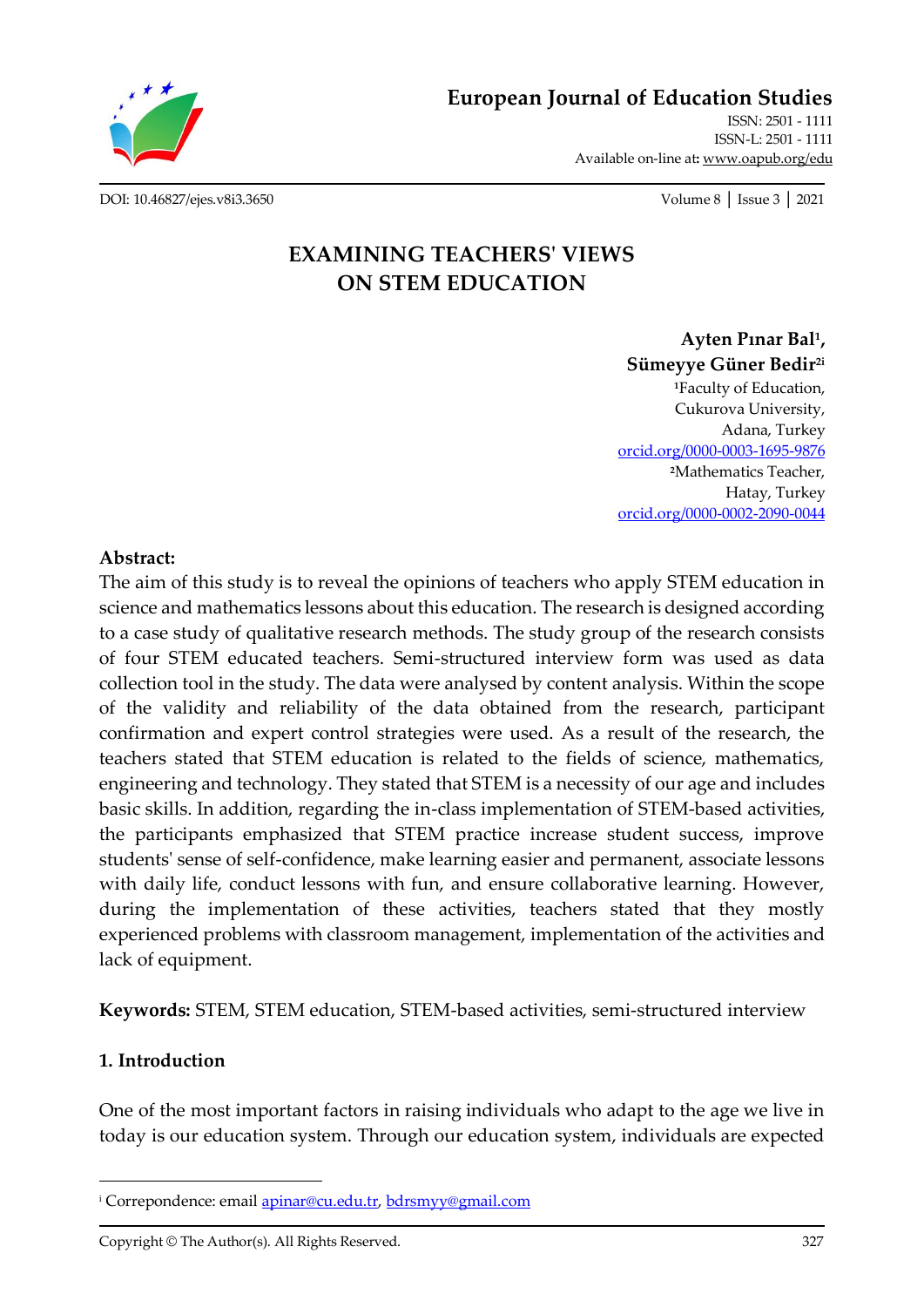to have the skills of thinking, questioning, researching, making inventions, solving problems and working in collaboration with the developments in scientific and technological fields. In this context, STEM education, which enables students to see the knowledge and skills they have acquired within the scope of Science, Technology, Engineering and Mathematics courses as parts of a whole, is seen as an important tool in scientific progress (Lacey & Wright, 2009; MoNE, 2016).

## **2. Literature Review**

STEM education refers to teaching and learning in the fields of science, technology, engineering and mathematics, and generally includes educational activities at all grade levels (Moore, Johnston & Glancy, 2020; Kennedy & Odell, 2014). The STEM concept, which was used for the first time by Ramaley, the director of education of the National Science Foundation in the United States, is the abbreviation of STEM for the English equivalent of science, technology, engineering and mathematics branches (Bybee, 2010; Carter, 2013; Thomas, 2014; Sahin, Ayar & Adıgüzel, 2014; Voutour, 2014; Chute, 2009; Moomaw, 2013). From this point of view, STEM education, which enables students to establish and apply the theoretical knowledge and skills they have acquired in the fields of science, technology, engineering and mathematics, on the one hand mediates the emergence of new products and inventions, on the other hand, provides students' interest, curiosity, creativity, motivation. It enables the development of 21st century skills such as collaboration, problem solving, and critical thinking (Moore et al., 2020). In addition, STEM education enables students to look at problems from different angles and produce solutions, to think systematically and creatively, to think critically in the face of events, and to develop their skills to produce new products and inventions by doing collaborative work. In this context, classroom activities at all levels related to STEM also help students to notice real-life problems, make plans, develop appropriate solutions, and interpret the results obtained (Bender, 2015; Wang, 2012).

When the literature on STEM approach is examined; it is observed that the national and international studies conducted mostly focus on students and teacher candidates. In this context, when the studies conducted with students are examined, it is seen that the experimental studies conducted generally focus on the effect of STEM education on academic achievement, attitudes towards STEM, creativity and problem solving skills (Ciftci, Topcu & Erdogan, 2020; Cho & Lee 2013; Donmez & Idin, 2020; Miller, 2019, Weber, 2015). Again, in studies conducted on teacher candidates for STEM education, participants' views on STEM education (Akcanca, 2020; Bergsten & Frejd, 2019; Kennedy & Odell, 2014; Yıldırım, 2017; Yıldırım & Altun, 2015; Yıldırım & Türk, 2018) were thoroughly examined. However, in the literature, it is striking that there are a limited number of studies on the teachers' dimension of STEM education (Du Plessis, 2018; Eroglu & Bektas, 2016; Ersoy, 2018; Geiger, 2019). In this context, for example, Du Plessis (2018) concluded that the experiences of teachers are important for the effectiveness and efficiency of STEM education in his research. Again, Geiger (2019), in his study with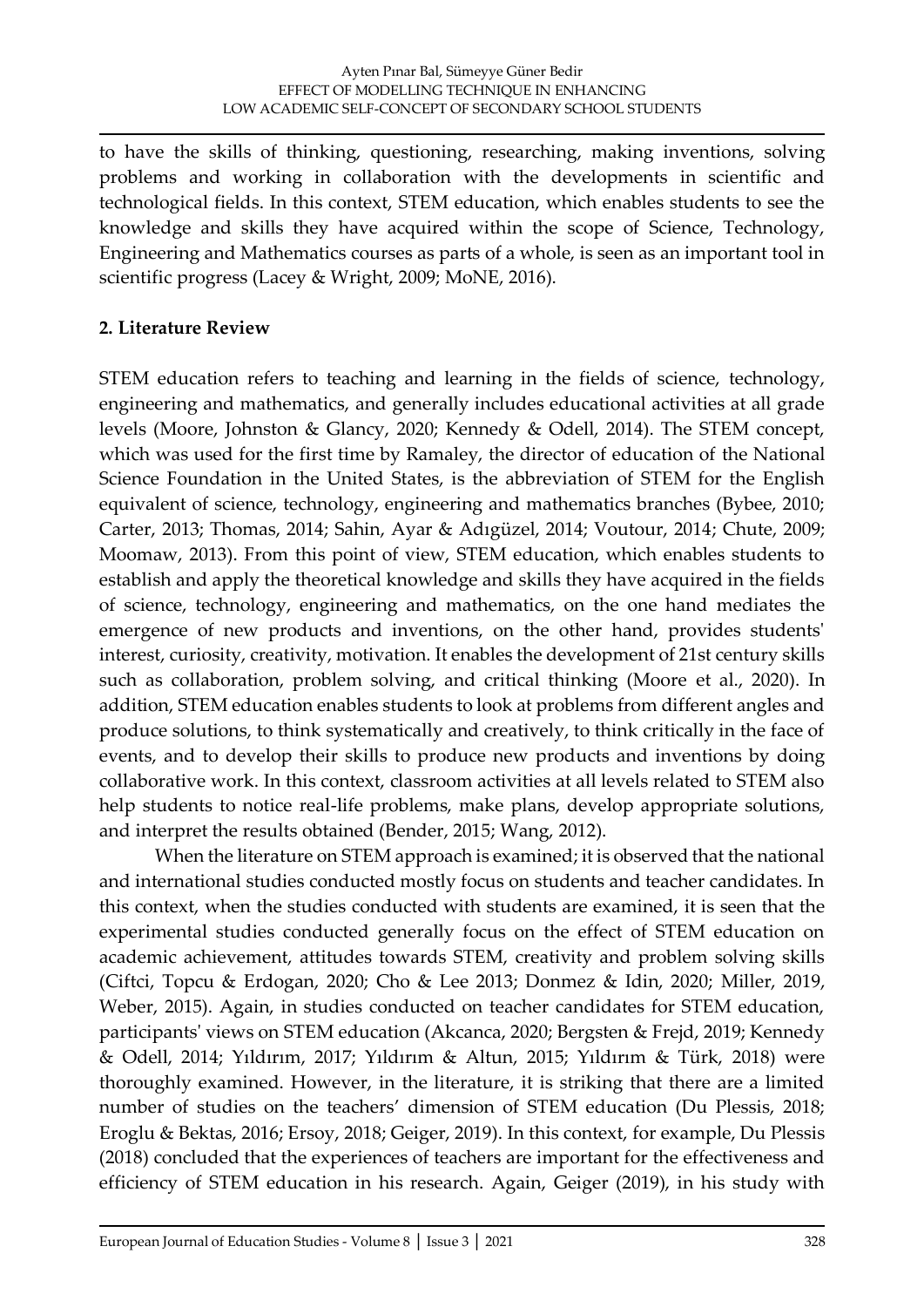teachers in different branches, stated that effective STEM teaching provides an advantage in students' learning outcomes; He concluded that it is an effective tool especially for the absorption of science and mathematics lessons. In addition, Ersoy (2018), as a result of his research with teachers, concluded that classroom teachers' self-efficacy beliefs in STEM teaching are low.

As can be clearly seen from the studies mentioned above, teachers' opinions about STEM education and the application of STEM education in lessons are of great importance in terms of increasing the quality of education and training. From this point of view, it is important to determine teachers' views on STEM education so that they can effectively apply STEM education in their classes. Based on this fact, the aim of this study is to reveal the views of teachers who apply STEM education in their lessons about STEM applications in all dimensions. For this purpose, the problem statement of the research is as follows; "What are the opinions of the teachers (participants) who apply STEM education in their lessons?" Accordingly, the sub-questions of the research are as follows:

- 1) What are the opinions of the participants on STEM and STEM education?
- 2) What are the opinions of the participants regarding the classroom implementation of STEM-based activities from the perspective of the teacher?
- 3) What are the opinions of the participants about the classroom implementation of STEM-based activities in terms of students?
- 4) What are the opinions of the participants regarding the problems encountered during the implementation of STEM-based activities?

## **3. Material and Methods**

This research is a case study of qualitative research methods. The case study is to examine the existing situation regarding a person, an institution, a group or an environment in depth (Mills & Gays, 2017; Patton, 2015). According to Creswell (2014), a case study is a detailed description of a certain subject or event or an attempt to understand the existing situation in detail. In this study, a case study was chosen from qualitative research methods in order to examine the thoughts and experiences of teachers who apply STEM in their lessons in depth.

## **3.1. Sample**

The study group of the research consists of four teachers selected according to the criterion sampling method among the purposeful sampling methods. As a criterion, the conditions for having a certificate in STEM education, applying STEM education in science or mathematics lessons, and graduating from the education faculty are determined. Four teachers meeting these conditions constituted the study group of the research. One of the teachers in the study group is female and three are male. The age of the teachers varies between 30 and 42, and their professional seniority is between 7 and 16 years. Three of the male teachers in the study group are science and technology teachers and the other female teachers are graduates of mathematics teaching, and all of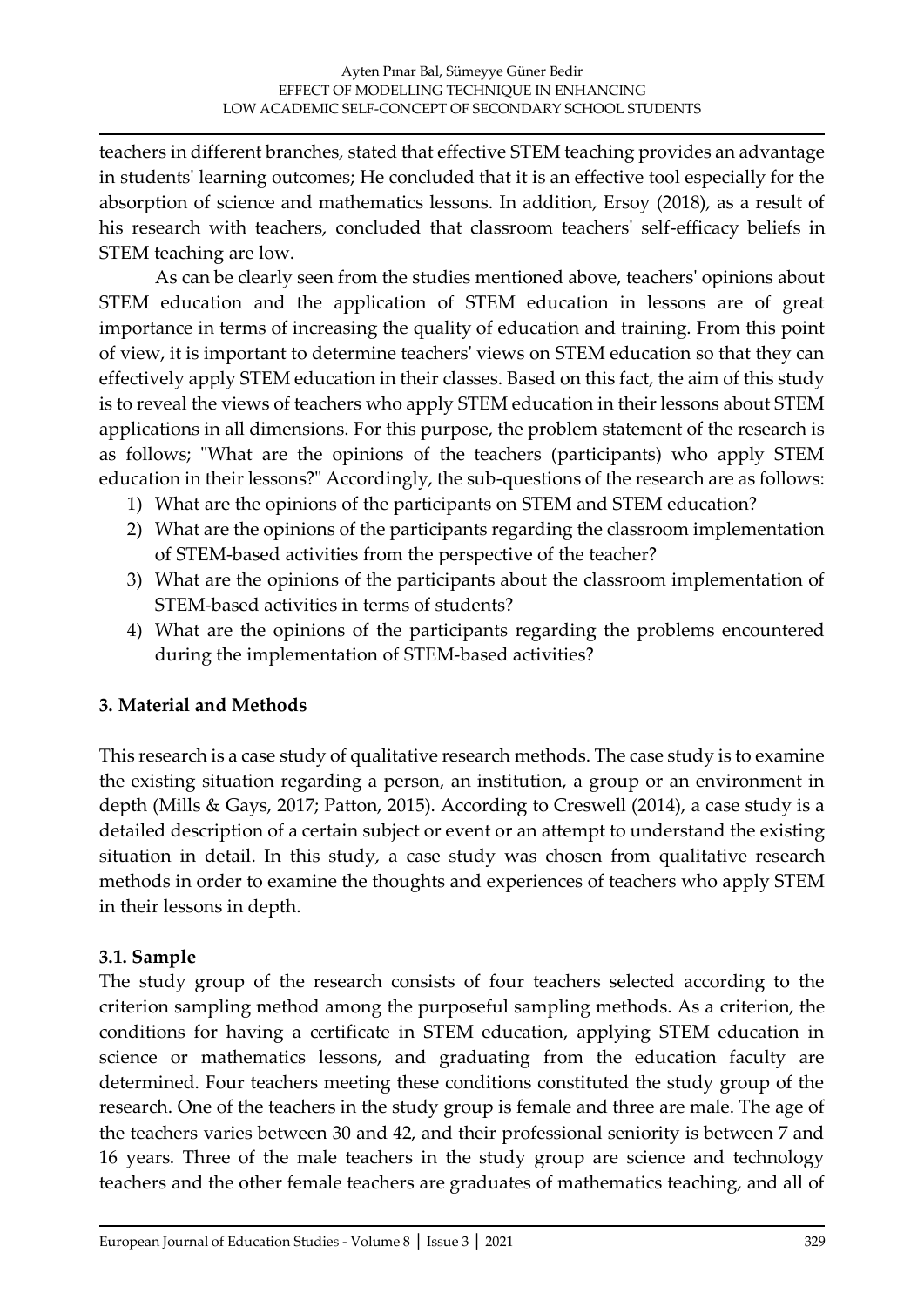these teachers have various certificates on STEM teacher training. In addition, these teachers also worked as trainers in STEM education in different periods.

## **3.2. Data Collection Tool**

The data in the study were collected using a semi-structured interview form developed by the researcher. In this context, an interview form containing the opinions of teachers about the general situation of STEM and STEM education and the implementation process of this education was presented to the opinion of two experts experienced in STEM. Some questions were corrected in line with expert opinions and the form was finalized.

## **3.3. Collection of Data**

The data in the study were collected using a semi-structured interview form developed by the researcher. In this context, an interview form containing the opinions of teachers about the general situation of STEM and STEM education and the implementation process of this education was presented to the opinion of two experts experienced in STEM. Some questions were corrected in line with expert opinions and the form was finalized.

## **3.4. Data Analysis**

Content analysis method was used in the process of data analysis in the study. In content analysis, qualitative data that are similar to each other are interpreted by paying attention to cause-effect relationships under certain themes, categories and codes, and some results are reached (Yıldırım & Şimşek, 2013). In this study, the raw data obtained were read a few times and codes were created to reach meaningful patterns. By comparing these codes, the same codes are grouped under the same category. In addition, the data obtained were presented in tables and supported with direct quotations. During the data analysis process, the teachers in the study group were coded in the form of T1, T2, T3, and T4, starting from the teacher who was interviewed for the first time, in the order of the interview.

Within the scope of the validity and reliability of the data obtained from the research, rich description, diversification, participant confirmation, and expert control strategies were used. (Creswell & Miller, 2000; Merriam, 2013; Patton, 2015). In this context, firstly, the data obtained from the interviews with rich descriptions were presented in tables in order to increase their legibility and comprehensibility in the findings section. In addition, direct quotations were made to clarify the comprehensibility of the categories and codes created with these views. On the other hand, during the coding process of the data, the researcher and another researcher experienced in STEM education made separate coding and the codes created by each coder were checked together. In addition, within the scope of the validity and reliability of the research data, the confirmation of the participants was applied. The tables and explanations obtained for this purpose were submitted to the approval of the participants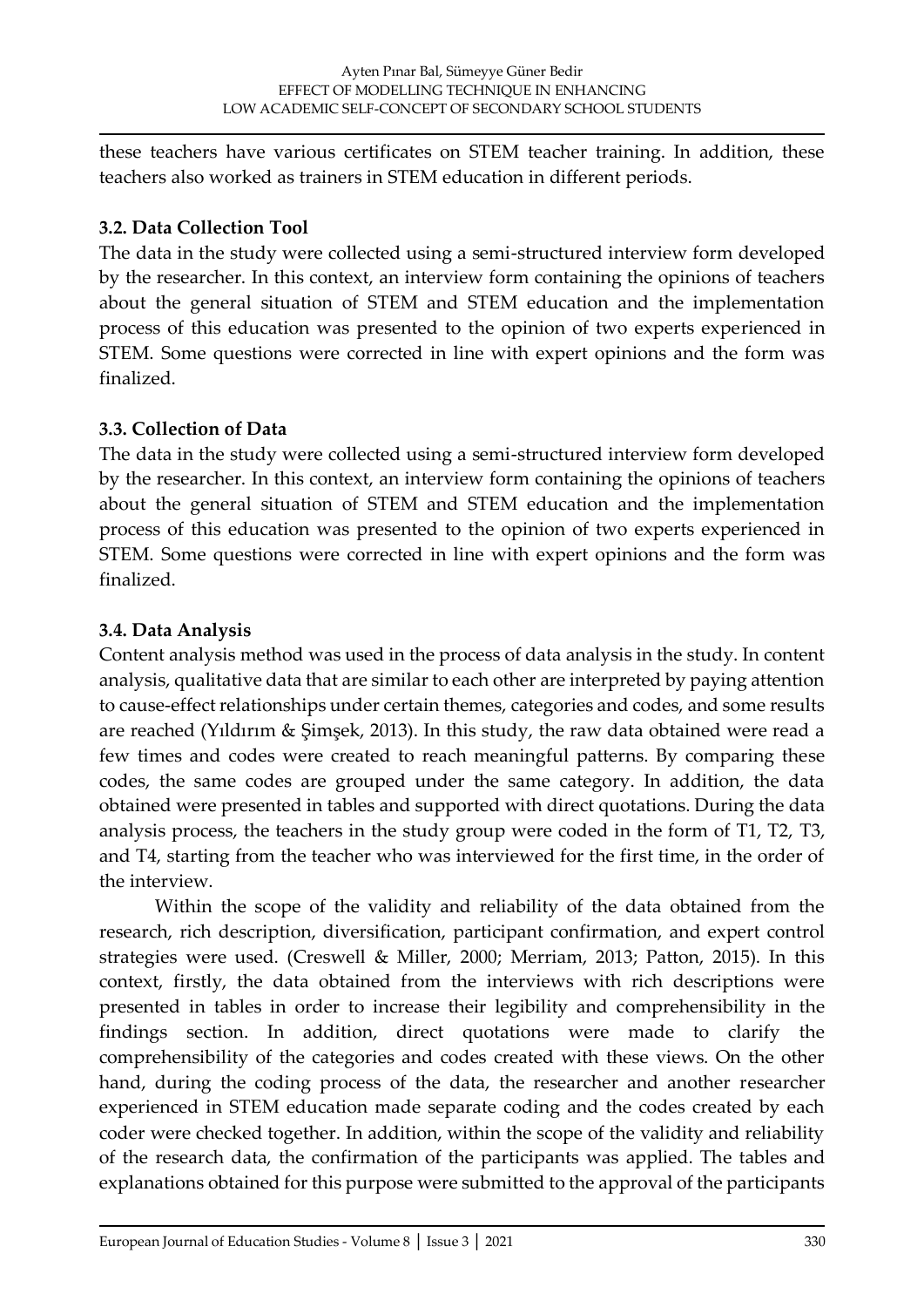and within this scope, the accuracy of the data was confirmed. On the other hand, expert control was applied as the last step within the scope of the validity and reliability of the data. In this context, an expert coder experienced in qualitative research coded two randomly selected interview forms. Miles and Huberman (1994) reliability formula was calculated as .88 for the agreement rate between the researcher and the coder. If this value is above .70, it is an indication that the encoding is reliable.

## **4. Results**

The data obtained from the opinions of the participants in line with the purpose of the research are given below. In this direction, participants were first asked about their general views on STEM and STEM education. The categories and codes prepared as a result of the analysis of the data received from the participants are presented in Table 1.

| <b>Table 1:</b> Participant Views on STEM and STEM Education |                                         |   |  |  |
|--------------------------------------------------------------|-----------------------------------------|---|--|--|
| Category                                                     | Codes                                   |   |  |  |
|                                                              | Science                                 | 3 |  |  |
|                                                              | Mathematics                             |   |  |  |
|                                                              | Engineering                             |   |  |  |
| Scope                                                        | Technology                              |   |  |  |
|                                                              | Communication                           |   |  |  |
|                                                              | Art                                     |   |  |  |
|                                                              | Our age needs                           | っ |  |  |
| <b>Process</b>                                               | Starting from pre-school age            |   |  |  |
|                                                              | Basic skill                             |   |  |  |
|                                                              | Product                                 | 3 |  |  |
| Result                                                       | The unification of the four disciplines |   |  |  |

When Table 1 was examined, the participants stated that STEM education was mostly related to the fields of "science", "mathematics", "engineering" and "technology". Regarding this, the participant coded as T3 stated: "*STEM is an applied field. It is about mathematics, science and science, and the combination of these fields to make them tangible and visible."* On the other hand, the participant coded as T2 stated: "*Today, we are in the age of communication. The STEM education we provide also helps us gain the necessary knowledge and skills in adapting and communicating with the changes in the environment and the world".*

In the process category, the participants mostly drew attention to the codes "need of our age", "starting from pre-school period" and "basic skill". For example, the participant coded as T1 stated: *"Actually, STEM is not an easy education. It is necessary to acquire and assimilate some basic skills. It requires the acquisition and assimilation of skills especially in the fields of mathematics, science and coding".*

Finally, in the result category, the participants mostly drew attention to the codes of "product" and "unification of four disciplines". On this subject, the participant coded as T4 stated: *"The students are able to produce new products by combining the four disciplines of our age by turning to the needs of our age.".*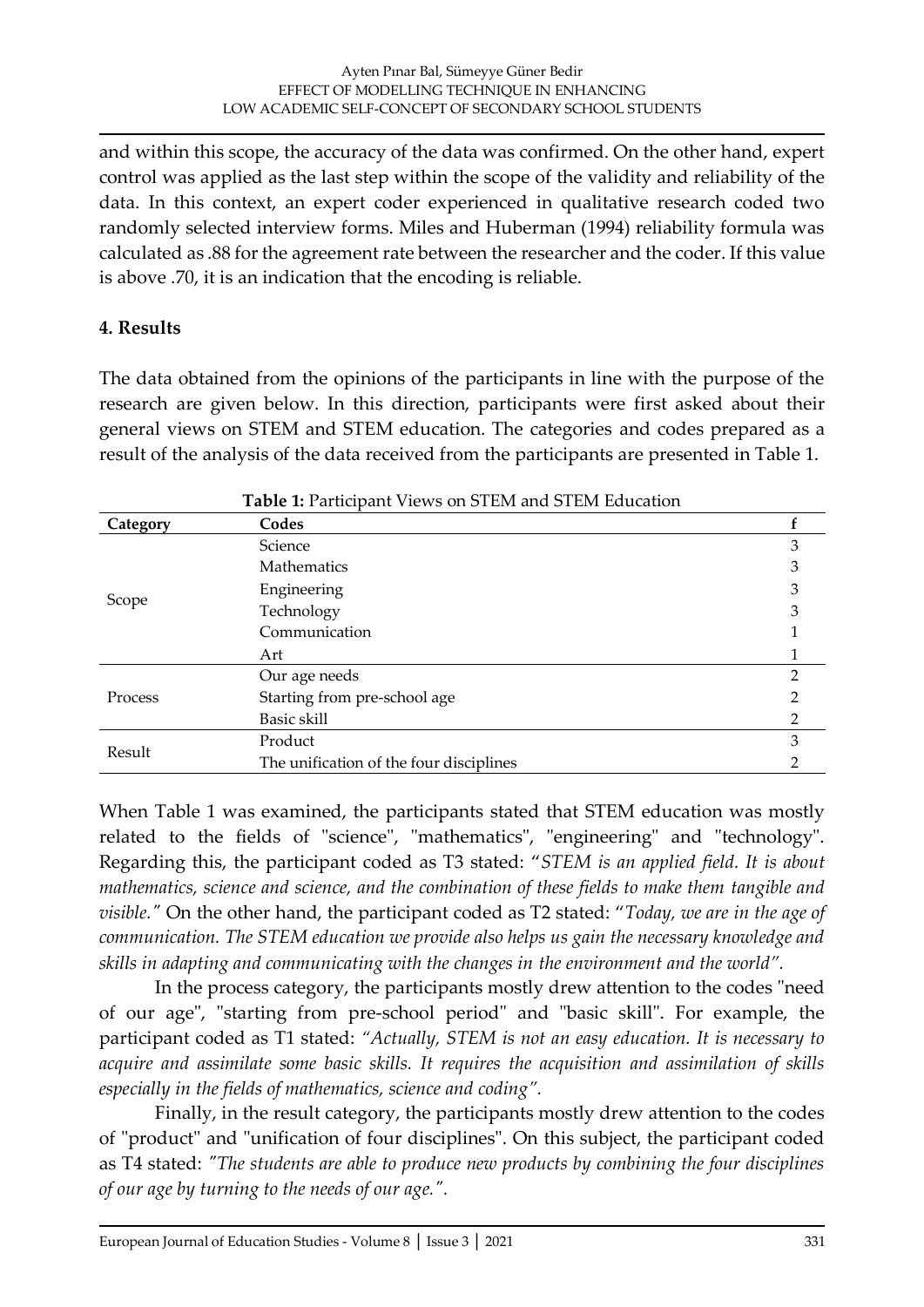As the second question of the study, the views of the participants regarding the application of STEM-based activities in terms of teachers in the lessons are included in Table 2.

| STEM-Based Activities in the Lessons from the Perspective of the Teacher |                                    |   |  |  |
|--------------------------------------------------------------------------|------------------------------------|---|--|--|
| Category                                                                 | Codes                              |   |  |  |
| Positive<br>aspects                                                      | Increase in success                |   |  |  |
|                                                                          | Self-confidence                    |   |  |  |
|                                                                          | Making learning easier             |   |  |  |
|                                                                          | Permanent learning                 |   |  |  |
|                                                                          | Guiding                            |   |  |  |
| Negatives<br>aspects                                                     | Difficulty in classroom management | З |  |  |
|                                                                          | Lack of infrastructure             |   |  |  |
|                                                                          | Lack of material                   |   |  |  |

**Table 2:** Participant Views Regarding the Application of

As seen in Table 2, the participants' views on the in-class application situation of STEMbased activities from the perspective of the teacher are discussed in two categories as positive and negative. According to this, the participants mostly emphasized the codes of "increasing success", "self-confidence", "facilitating learning" and "permanent learning". In this context, for example, the participant coded as T1 stated: *"His positive aspect is very high. If you tell it three times by rote learning, the student may not understand. But with STEM under the guidance of a teacher, you can explain the subject at once because the child does it himself and the subject is fully understood."*

Secondly, in the negative aspects category, the participants mostly expressed the codes of "difficulty in classroom management", "lack of infrastructure" and "lack of materials". In this context, for example, the participant coded as T4 stated: "… *Sometimes I can say that I have difficulty in establishing class domination. When a few people are distracted in the classroom, it is very difficult to recruit them back to the class. You have to move the students step by step, from the bottom to the top, as if building a building. Every student should not be obliged to take this training. Those with a science, mathematics and coding basis should participate in STEM education because these issues may not be of interest to all students"* and the participant coded as T3 stated: "…*Sometimes we have difficulty in accessing the internet. In addition, some hardware comes from abroad and some electronics products are not produced in our country. We cannot reach these products*".

As the third question of the research, the views of the participants regarding the application of STEM-based activities in the lessons in terms of the students are included in Table 3.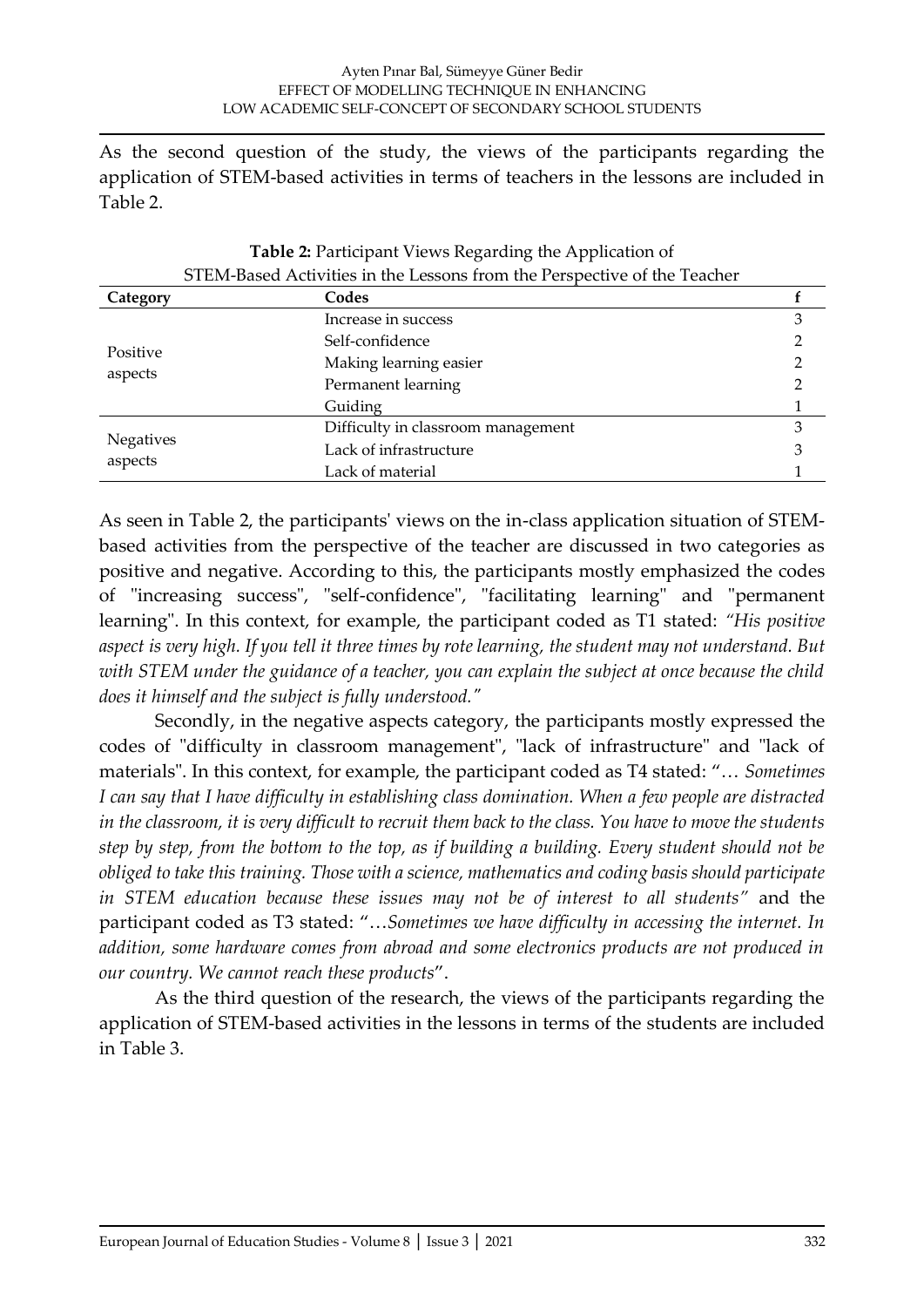#### Ayten Pınar Bal, Sümeyye Güner Bedir EFFECT OF MODELLING TECHNIQUE IN ENHANCING LOW ACADEMIC SELF-CONCEPT OF SECONDARY SCHOOL STUDENTS

| STEM-Based Activities in Lessons from the Perspective of Students |                                   |   |  |  |
|-------------------------------------------------------------------|-----------------------------------|---|--|--|
| Category                                                          | Codes                             |   |  |  |
|                                                                   | Associating with everyday life    | 3 |  |  |
|                                                                   | Fun lesson processing             |   |  |  |
| Positive                                                          | Active learning                   |   |  |  |
| aspects                                                           | Skill development                 |   |  |  |
|                                                                   | Self-confidence                   |   |  |  |
|                                                                   | Embodying                         |   |  |  |
|                                                                   | Cooperative learning              |   |  |  |
|                                                                   | Insufficient level of readiness   | 2 |  |  |
|                                                                   | Lack of material                  |   |  |  |
| <b>Negatives</b><br>aspects                                       | Lack of infrastructure            |   |  |  |
|                                                                   | Inability to complete the project |   |  |  |
|                                                                   | Student not being supported       |   |  |  |

# **Table 3:** Participants' Views Regarding the Application of

As can be seen in Table 3, the participants' views on the in-class application situation of STEM-based activities in terms of students are discussed in two categories as positive and negative aspects. Accordingly, in the positive aspects category, the participants emphasized the codes of "associating with daily life", "fun lesson processing", "active learning", "skill development", "self-confidence", "concretizing" and "cooperative learning". In this context, for example, the participant coded as T1 stated: "*His positive side*  is very high. If you tell it three times by rote learning, the student may not understand *immediately. But working with STEM under the guidance of a teacher, with his child friends, he*  realizes at once for what he does. In addition, children learn the lesson in a fun way by using the *materials given to them, by making experiments and establishing new mechanisms"*.

On the other hand, in the negative aspects category, the participants mostly expressed the codes of "insufficient level of readiness", "lack of material" and "lack of infrastructure". In this context, for example, the participant coded as T4 stated: *"The student has interest but is not supported. Extra support for students, especially as equipment. Also, the preparedness levels of some children are not enough. Children must have sufficient basic knowledge. For example, he can make a mistake in measuring how many currents he has in the batteries."*.

As the last question of the research, the opinions of the participants about the problems they experience during the implementation of STEM-based activities are included in Table 4.

| <u>ht ale mighthichadoli i roccoo or o run daoca ricavidico</u> |                             |  |  |
|-----------------------------------------------------------------|-----------------------------|--|--|
| Category                                                        | Codes                       |  |  |
| Teacher dimension                                               | Time management             |  |  |
|                                                                 | Application of an event     |  |  |
| Lack of equipment                                               | Lack of material            |  |  |
|                                                                 | Lack of infrastructure      |  |  |
| Teacher dimension                                               | Lack of readiness           |  |  |
|                                                                 | Student not being supported |  |  |
|                                                                 |                             |  |  |

#### **Table 4:** Participant Views Regarding the Problems Encountered in the Implementation Process of STEM-Based Activities

[European Journal of Education Studies -](http://oapub.org/edu/index.php/ejes) Volume 8 | [Issue 3](http://oapub.org/edu/index.php/ejes) | [2021](http://oapub.org/edu/index.php/ejes) 333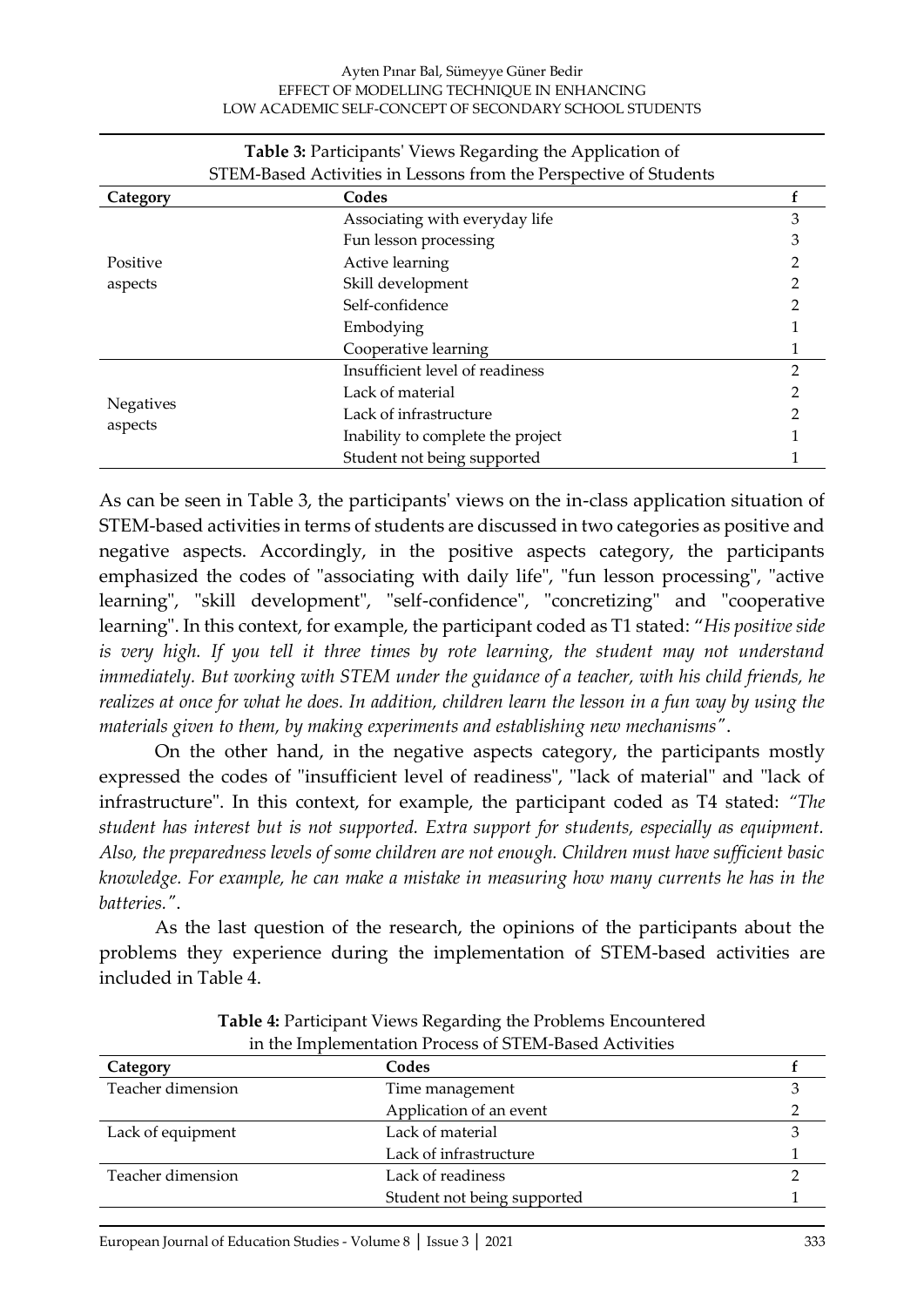When Table 4 is examined, participants stated that they experienced problems in three categories as "teacher dimension", "lack of equipment" and "student dimension" during the implementation of STEM-based activities. Accordingly, the participants mostly emphasized "time management" and "activity implementation" codes in the teacher dimension. In this context, for example, the participant coded as T2 stated: "*Theory and what is thought in practice do not always match. I plan the activity in detail before the lesson. However, while applying it in the classroom, mistakes can arise that I never thought of".*

On the other hand, in the category of lack of equipment, the participants stated that they had problems with "lack of materials" and "lack of infrastructure". In this context, for example, the participant coded as T3 stated: "*We are experiencing a lot of hardware problems. Due to the lack of infrastructure in our region, we cannot always access the*  internet. In addition, we have difficulties in acquiring the necessary materials to prepare the *events".*

Finally, in the student dimension, the participants mostly drew attention to the codes "lack of readiness level" and "student not being supported". In this context, for example, the participant coded as T2 stated: *"The level of readiness of some students is not sufficient. These students have great difficulty while doing the activities. For example, he has to do a calculation, but he cannot get the correct result. This shows that arithmetic skills are not enough".* 

## **5. Discussion**

This study was conducted in order to examine the opinions of teachers who apply STEM education in their lessons about STEM applications. Accordingly, teachers stated that STEM education is mostly related to science, mathematics, engineering and technology fields. In addition, it was concluded that the teachers emphasized that STEM education is the need of our age, it covers basic skills, that it should start from pre-school period and that the product is obtained in this process and that four disciplines should be combined. These results are also similar to the relevant literature (Eroglu & Bektas, 2016; Karademir Coskun, Alakurt & Yılmaz, 2020; Kennedy & Odell, 2014; Mataric, 2004; Park et al., 2016; Özbilen, 2018; Stohlmann, 2018; Yıldırım, 2017; Wang, 2012). In this context, for example, Mataric (2004) revealed that STEM studies should be implemented from the pre-school period and that education about STEM is important for all age groups from primary education to university level. On the other hand, Eroglu and Bektas (2016) found that as a result of their studies with STEM education teachers, they think that STEMbased activities establish a link between science and technology, engineering and mathematics. Similarly, Kennedy and Odell (2014) stated that teachers, students and parents should be a constant part of STEM education curriculum and that instead of only strengthening mathematics and science lessons in schools, technology and engineering fields should be associated with these courses and these four disciplines should be combined in an integrated manner. They reached the conclusion that they emphasized.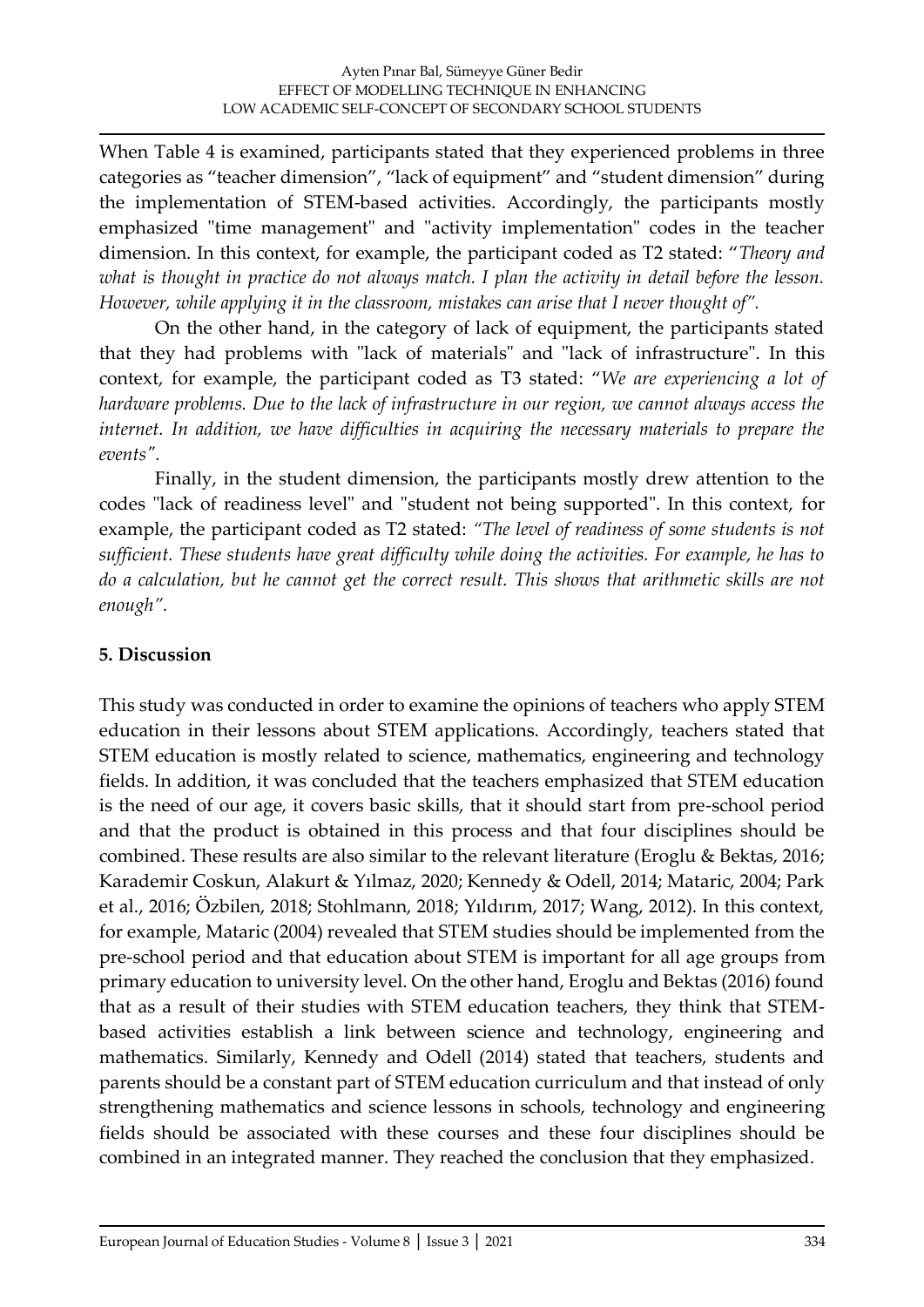In the context of the second sub-dimension of the study, the participants regarding the classroom application of STEM-based activities in terms of teachers revealed that students' success and self-confidence increased, learning became easier and learning was permanent. These results are also similar to the relevant literature (Bakırcı & Kutlu, 2018; Cho & Lee, 2013; Kızılay, 2018; Miller, 2019; Stohlmann, 2018; Özbilen, 2018). In this context, for example, Miller (2019), as a result of his work with students in Australia, concluded that STEM education improves mathematical knowledge and thinking in students, increases their high-level thinking skills and provides permanent learning in them. Similarly, Cho and Lee (2013), in their study with sixth grade elementary school students, revealed that the lesson plans prepared on the basis of STEM education developed creative thinking and problem solving skills and increased their learning levels. In addition, Stohlmann (2018) emphasized the importance of associating mathematics with other disciplines in STEM education and proposes different models on this subject in order to increase student success and provide meaningful learning.

According to the third sub-question of the research, the participants about STEMbased activities in the classroom for students; they demonstrated that such activities are associated with daily life, lessons are conducted as fun, active and cooperative learning is provided and students' skills and feelings of self-confidence increase. These results are also similar to the studies conducted in the relevant literature (Cotabish et al., 2013; Özbilen, 2018; Sahin et al., 2014; Yıldırım, 2017; Yıldırım & Altun, 2015; Wang, 2012). In this context, for example, Sahin et al. (2014), as a result of their research examining the effects of STEM-based activities on students, concluded that the activities implemented helped students to work collaboratively and had an impact on 21st century skills. Again, Wang (2012) found in his study that teachers made the lessons more meaningful for students by associating STEM activities with daily life.

On the other hand, regarding the classroom implementation of STEM-based activities in terms of students, the participants emphasized that they mostly had difficulties due to the insufficient level of readiness of the students. In this context, for example, Maaß, Geiger, Ariza and Goos (2019), in their studies on the development of STEM competencies, found that in international exams such as PISA and TIMMS, the readiness levels and skills in mathematics or science in high economic countries such as Europe, the USA and Australia are not sufficient and that STEM education in mathematics. They emphasized that it would be possible to overcome this problem by integrating them into their lessons.

Within the scope of the last sub-purpose of the study, the teachers at the teacher level of the process of implementing STEM-based activities stated that they faced problems in classroom management and implementation of the activities, they experienced a lack of infrastructure and materials about the lack of equipment; on the student dimension, they emphasized that they had problems due to the lack of readiness level and the lack of support for the student. This result is similar to other studies in the literature (Bergsten & Frejd, 2019; Eroglu & Bektas, 2016; Karademir Coskun et al., 2020; Park et al., 2016; Özbilen, 2018; Yıldırım, 2018; Yıldırım & Türk, 2018; Stolhmann et al.,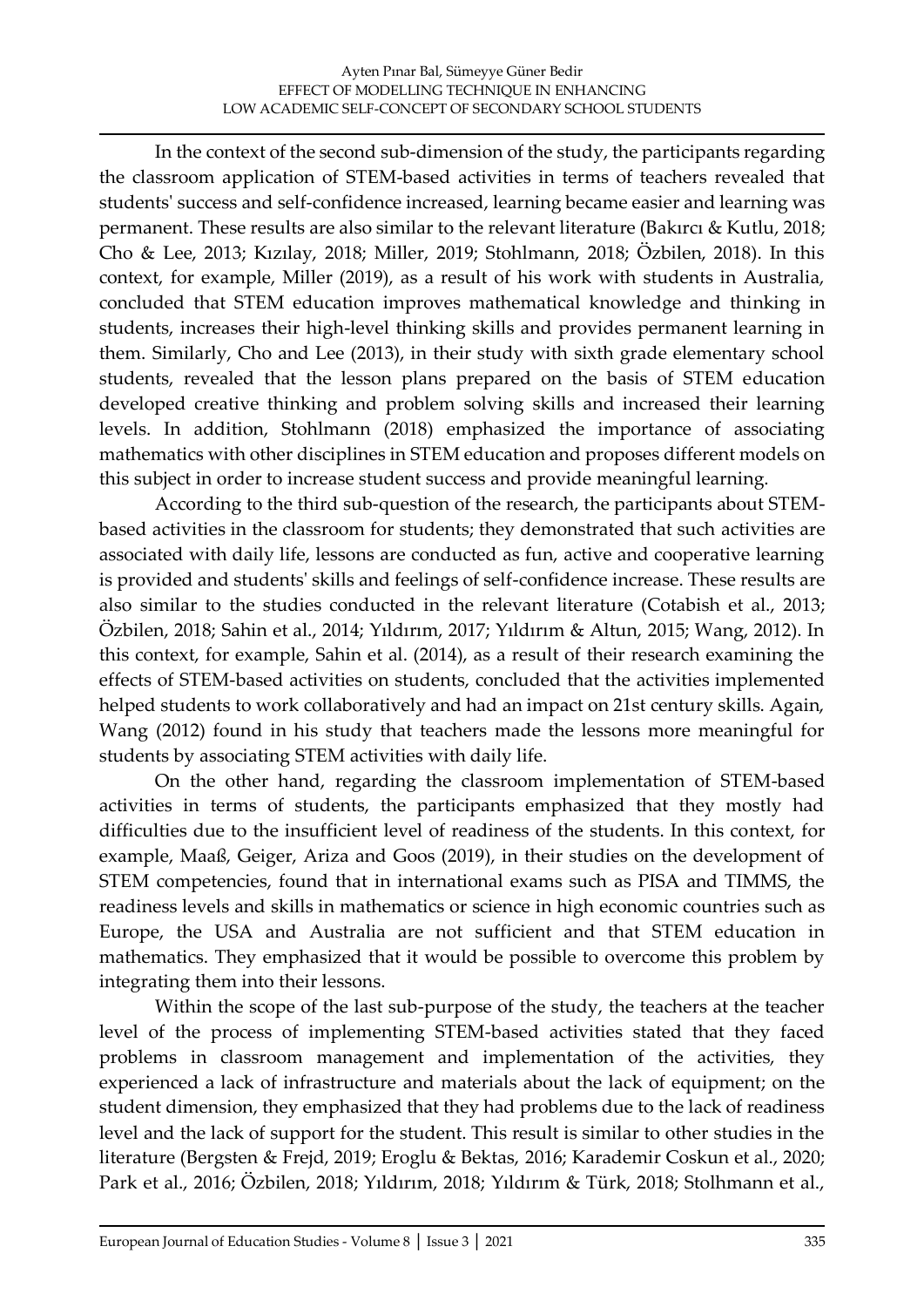2012). In this context, Yıldırım (2018) concluded that during the implementation of STEMbased activities, teachers mostly experienced problems due to the physical structure of the classroom, classroom size and time management. Also, Park et al. (2016) concluded in their study that Korean teachers had problems in accessing necessary materials and classroom management during the implementation of STEM education.

In summary from the results mentioned above, it can be said that the teachers stated that STEM education is mostly related to the fields of science, mathematics, engineering and technology. In addition, it is clearly seen that in STEM education, teachers emphasize that STEM education is the need of our age, it covers basic skills, that the product is obtained in this process that should start from pre-school period, and that four disciplines should be combined. Regarding the classroom application of STEMbased activities for teachers, teachers pointed out that students' success and selfconfidence increased, learning became easier, and learning was permanent. Finally, in the teacher level of the implementation process of STEM-based activities, teachers faced problems in classroom management and implementation of the activities, they experienced a lack of infrastructure and materials about the lack of equipment; On the student dimension, they stated that they had problems due to the lack of readiness level and the lack of support for the student. In this context, it can be suggested that teachers should be given practical seminars on STEM education to overcome such problems. In addition, it may be advisable to give trainings especially to teachers on preparing activities and lesson plans suitable for their classes. This study is limited to teachers' views. In this context, it can be contributed to the field by conducting similar researches, qualitative studies in which teachers' lesson practices are observed, or experimental studies to determine the effectiveness of the education provided.

## **5. Recommendations**

As a result of the research, it can be suggested to give practical seminars to eliminate the problems faced by teachers in classroom management and implementation of STEMbased activities. In addition, it may be advisable to give trainings especially to teachers on preparing activities and lesson plans suitable for their classes. In addition, it is recommended to provide the necessary equipment to eliminate the lack of infrastructure or materials in institutions where STEM education is carried out.

## **6. Conclusion**

In summary from the results mentioned above, it can be said that the teachers stated that STEM education is mostly related to the fields of science, mathematics, engineering and technology. In addition, it is clearly seen that in STEM education, teachers emphasize that STEM education is the need of our age, it covers basic skills, which the product is obtained in this process that should start from pre-school period and that four disciplines should be combined. Regarding the classroom application of STEM-based activities for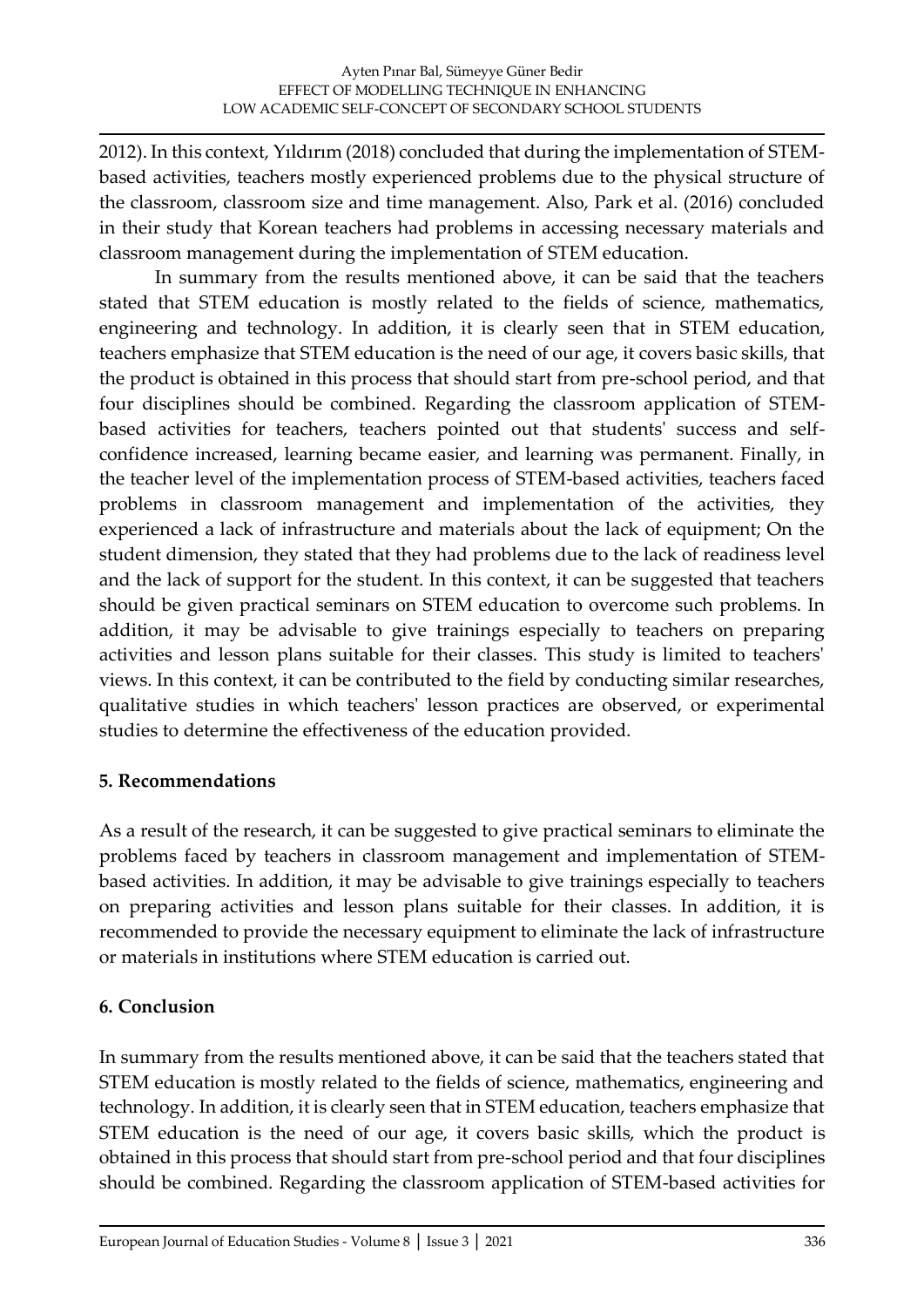teachers, teachers pointed out that students' success and self-confidence increased, learning became easier and learning was permanent. Finally, in the teacher level of the implementation process of STEM-based activities, teachers faced problems in classroom management and in the implementation of the activities, they experienced a lack of infrastructure and materials about the lack of equipment; On the student side, they stated that they had problems due to the lack of readiness level and the lack of support for the student.

## **7. Limitations**

This study is limited to the views of teachers experienced in STEM education. In this context, it can be contributed to the field by conducting similar researches, qualitative studies in which teachers' lesson practices are observed, or experimental studies to determine the effectiveness of the education provided. Regarding this process, it is recommended to conduct studies to evaluate the studies conducted by taking the opinions of the students.

## **Ethic Statement**

All procedures in this study involving human participants were conducted in accordance with the ethical standards.

## **Author Contributions Statement**

This article was written with the joint contributions of two authors.

## **Conflict of Interest Statement**

The authors declare no conflicts of interests.

## **Funding Statement**

No scholarships or payments have been received from any institution for this article.

## **About the Authors**

**Ayten Pınar Bal** is an associate professor at Çukurova University, Adana, Turkey. His areas of Mathematics Education. She conducts research on teacher training and assessment and evaluation.

**Sümeyye Güner Bedir** is mathematics teacher in Hatay, Turkey. She has completed her master's degree in mathematics education at Çukurova University in 2020. She works on STEM education and problem solving.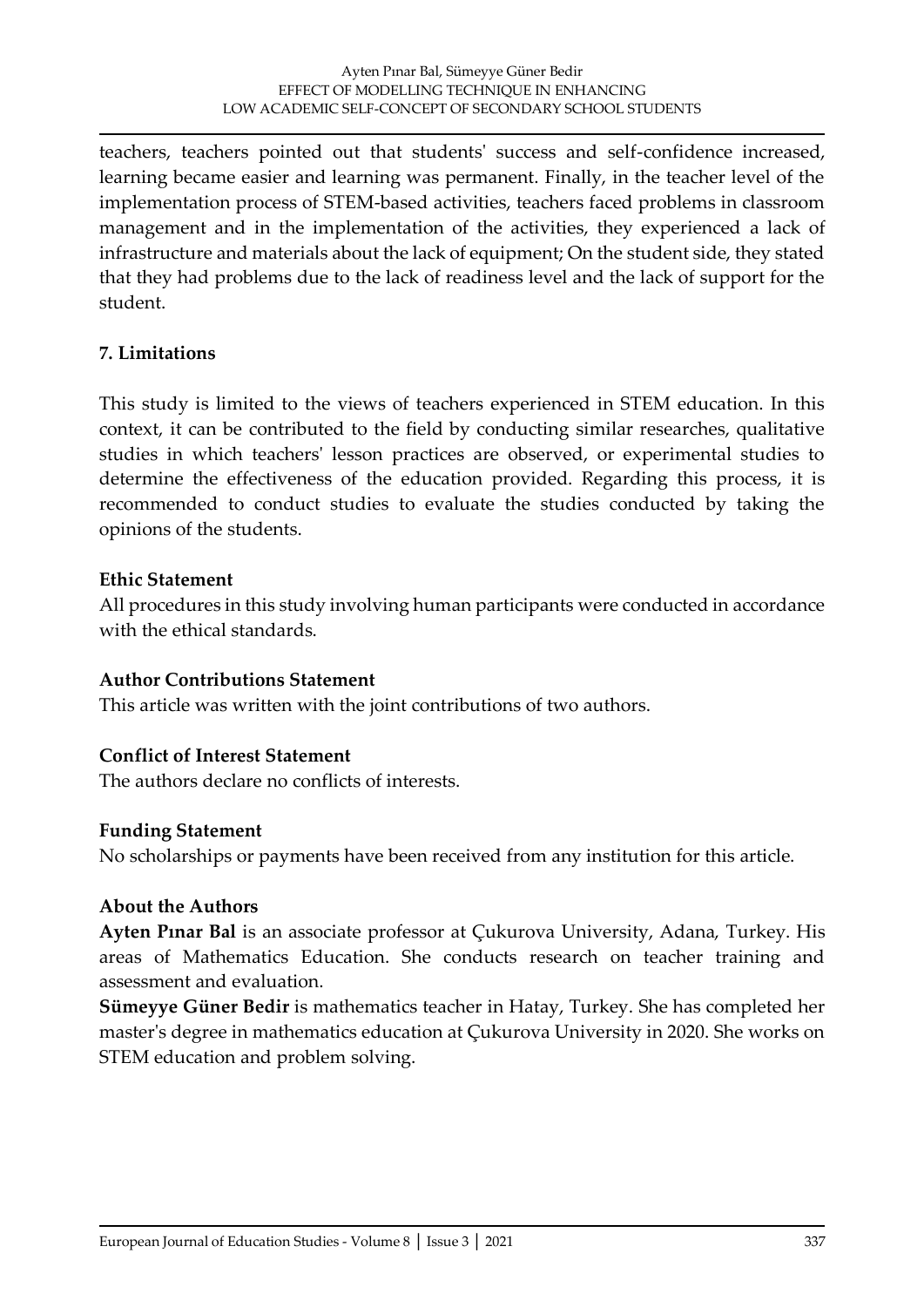#### **References**

- Bakırcı, H., & Kutlu, E. (2018). Determination of science teachers' views on STEM approach. *Turkish Journal of Computer and Mathematics Education, 9*(2), 367-389.
- Bender, W. N. (2015). *Differentiating Instruction for Students*. Thousand Oaks, CA: Corwin Press.
- Bergsten, C., & Frejd, P. (2019). Preparing pre-service mathematics teachers for STEM education: An analysis of lesson proposals. *ZDM Mathematics Education*, 51, 941- 953. [doi.org/10.1007/s11858-019-01071-7.](https://doi.org/10.1007/s11858-019-01071-7)
- Bybee, R. W. (2010). Advancing STEM education: A 2020 vision. *Technology and Engineering Teacher, 70*(1), 30-35.
- Carter, V. R. (2013). *Defining characteristics of an integrated stem curriculum in K-12 education.* Unpublished doctoral dissertation. University of Arkansas, Arkansas.
- Cho, B., & Lee, J. (2013). *The effects of creativity and flow on learning through the STEAM education on elementary school contexts*. Paper presented at the International Conference of Educational Technology, Sejong University, South Korea.
- Chute, E. (2009). *STEM education is branching out: Focus shifts from making science, math accessible to more than just brightest.* Pittsburg Post-Gazette. 10 Aralık 2019 tarihinde [http://www.post-gazette.com/news/education/2009/02/10/STEMeducation](http://www.post-gazette.com/news/education/2009/02/10/STEMeducation-isbranching-out/stories/200902100165)[isbranchingout/stories/ 200902100165](http://www.post-gazette.com/news/education/2009/02/10/STEMeducation-isbranching-out/stories/200902100165) adresinden erişildi.
- Cotabish, A., Dailey, D. Robinson, A., & Hunghes, G. (2013). The effects of a STEM intervention on elementary students' science knowledge and skills. *School Science and Mathematics, 113*(5), 215-226.
- Cresswell, J. W. (2014). *Research Design: Qualitative, Quantitative, And Mixed Methods Approaches*. Thousand Oaks, CA: Sage.
- Creswell J. W. & Miller, D. L. (2000). Determining Validity in Qualitative Inquiry. *Theory Into Practice, 39*(3), 124-130, DOI: 10.1207/s15430421tip3903\_2.
- Du Plessis, A. E. (2018). The lived experience of out-of-field STEM teachers: A quandary for strategising quality teaching in STEM?. *Research in Science Education, 50,* 1465.
- Dugger, W. E. (2010). Evolution of STEM in the United States. *Presented at the 6th Biennial International Conference on Technology Education Research.* 10 Aralık 2020 tarihinde [http://citeseerx.ist.psu.edu/viewdoc/download?doi=10.1.1.476.5804&rep=rep1&ty](http://citeseerx.ist.psu.edu/viewdoc/download?doi=10.1.1.476.5804&rep=rep1&type=pdf) [pe=pdf](http://citeseerx.ist.psu.edu/viewdoc/download?doi=10.1.1.476.5804&rep=rep1&type=pdf) adresinden erişildi.
- Eroğlu, S., & Bektaş, O. (2016). Ideas of Science Teachers took STEM Education about STEM based Activities. *Journal of Qualitative Research in Education, (3), 43-67.*
- Ersoy, Z. (2018). *Investigation of the competence of preschool and classroom teachers on STEM teaching implementing STEM programs for primary schools*. Unpublished master thesis. Bahçeşehir University, İstanbul.
- Geiger, V. (2019). Using mathematics as evidence supporting critical reasoning and enquiry in primary science classrooms. *ZDM: The International Journal on Mathematics Education 51*(1), 929-940. DOI: 10.1007/s11858-019-01068-2.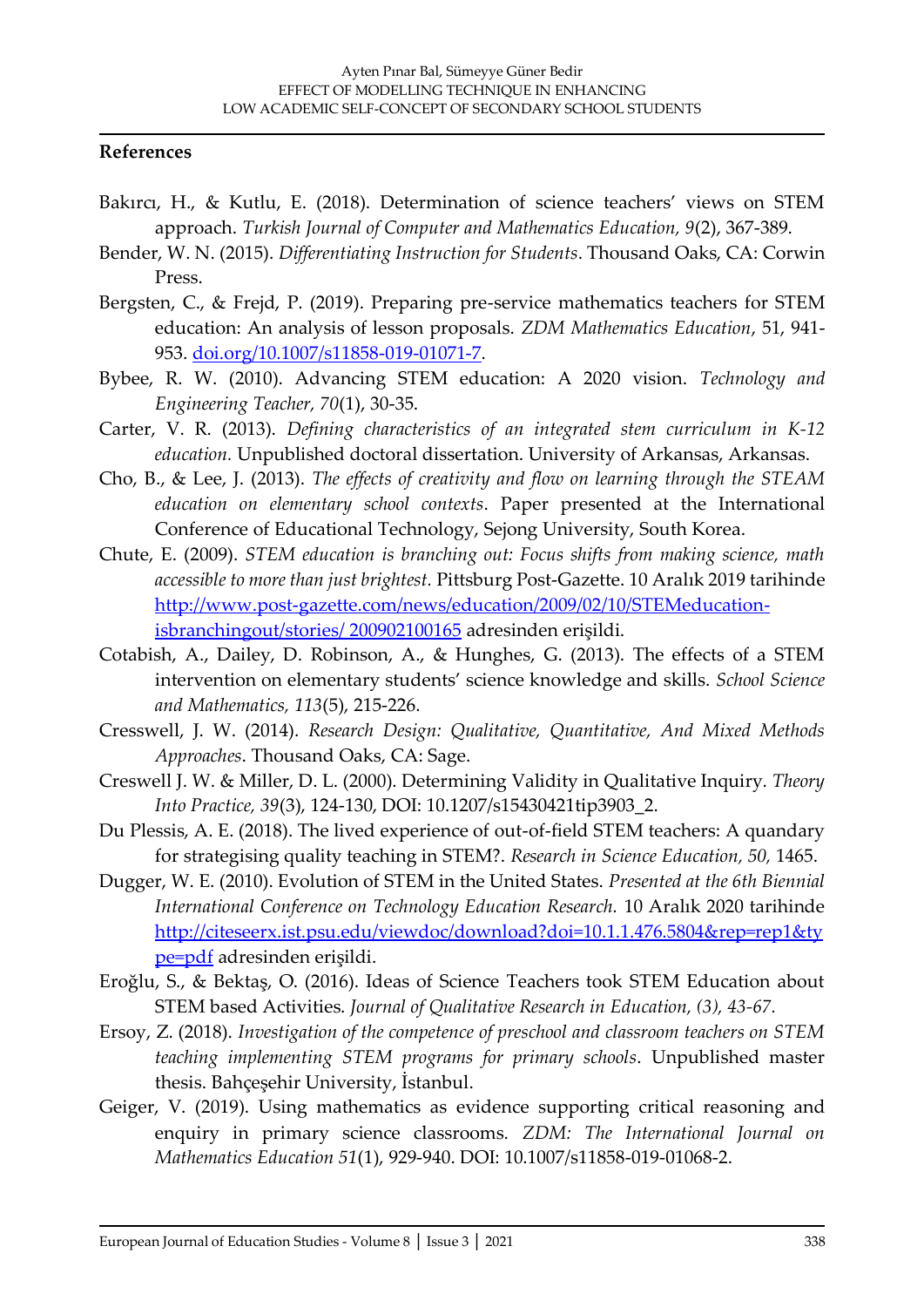- Karademir Coşkun, T., Alakurt, T. & Yılmaz, B. (2020). STEM education from the perspective of information technologies teachers. *Abant İzzet Baysal Üniversitesi Eğitim Fakültesi Dergisi, 20*(2), 820-836. DOI: 10.17240/aibuefd.2020-536856
- Kennedy, T. J. & Odell, M. R. L. (2014). Engaging Students in STEM Education. *Science Education International, 25*(3). 246-258.
- Kızılay, E. (2018). Pre-service science teachers' opinions about the relationship of STEM fields. *Journal of Research in Education and Society, 5*(2), 174-186.
- Lacey, T. A., & Wright, B. (2009). Occupational employment projections to 2018. *Monthly Labor Review,* 82-109.
- Maaß, K., Geiger, V., Ariza M. R., & Goos, M. (2019). The role of mathematics in interdisciplinary STEM education. *ZDM, 51*, 869–884.
- Mataric, J. (2004). Robotics education for all ages. American association for artificial intelligence spring symposium on accessible. Hands-on AI and Robotics Education.
- MEB, (2016). *STEM Education Report.* Ankara: SESAM Grup.
- Merriam, S. B. (2013). *Qualitative Research: A Guide to Design and Implementation.* John Wiley & Sons Inc., New York.
- Miles, M, B., & Huberman, A. M. (1994*). Qualitative data analysis: An expanded Sourcebook*. (2nd ed). Thousand Oaks, CA: Sage.
- Miller, J. (2019). STEM education in the primary years to support mathematical thinking: using coding to identify mathematical structures and patterns. *ZDM, 51*, 915–927. doi: /10.1007/s11858-019-01096-y.
- Moomaw, S. (2013). *Teaching STEM in the early years: Activities for integrating science, technology, engineering, and mathematics.* St. Paul, MN: Redleaf Press.
- Moore, T. J., Johnston, A. C., & Glancy, A. W. (2020). STEM integration: A synthesis of conceptual frameworks and definitions. In C. C. Johnson, M. Mohr-Schroeder, T. J. Moore, & L. English (Eds.), *Handbook of research on STEM education*. London: Routledge.
- Özbilen, A. (2018). Teacher opinions and awareness about STEM education. *Scientific Educational Studies, 2*(1), 1-21.
- Park, H., Byun, S., Sim, J., Han, H., & Baek, Y. S. (2016). Teachers' Perceptions and Practices of STEAM Education in South Korea. *Eurasia Journal of Mathematics, Science & Technology Education, 12*(7), 1739-1753. doi: 10.12973/eurasia.2016.1531a.
- Patton, M. Q. (2015). Qualitative research & evaluation methods. Thousand Oaks, CA: Sage.
- Şahin, A., Ayar, M. C., ve Adıgüzel, T. (2014). STEM related after-school program activities and associated outcomes on student learning. *Educational Sciences: Theory & Practice, 14*(1), 297-322.
- Stohlmann, M. (2018). A vision for future work to focus on the "M" in integrated STEM. *School Science and Mathematics, 118(7), https://doi.org/10.1111/ssm.12301.*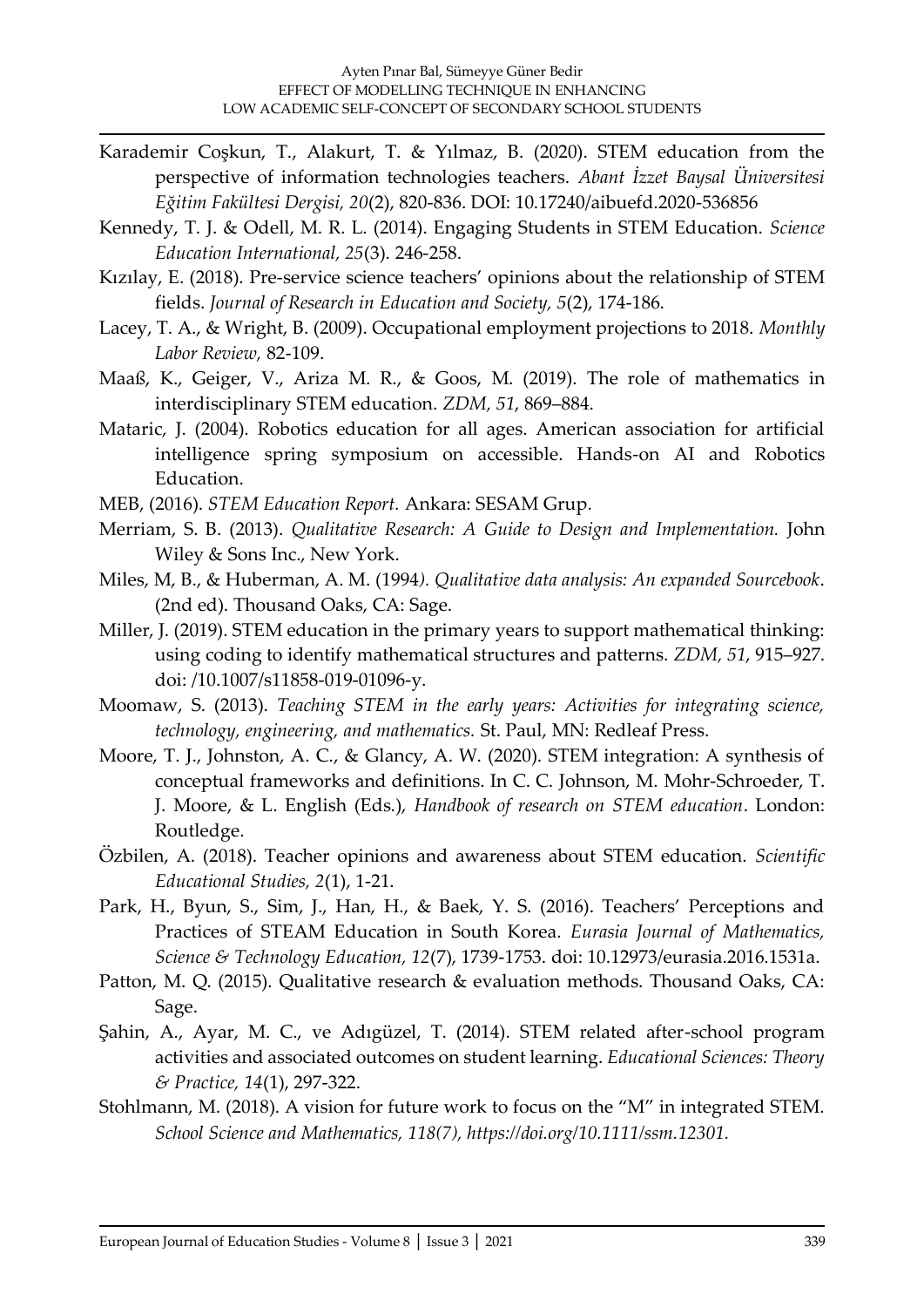- Stolhmann, M., Moore, T. J. & Roehrig, G. H. (2012). Considerations for teaching integrated STEM education*. Journal of Pre-college Engineering Education Research*, 2(1), 28-34.
- Thomas, T. A. (2014). *Elementary teachers' receptivity to integrated science, technology, engineering, and mathematics (STEM) education in the elementary grades*. Unpublished doctoral dissertation. University of Nevada, Reno.
- Voutour, J. (2014). *What is STEM education?* 5 Ocak 2020 tarihinde [http://championmovement.com/what-is-stem-education.](http://championmovement.com/what-is-stem-education) adresinden erişildi.
- Wang, H. H. (2012*). A new era of science education: science teachers' perceptions and class room practices of science, technology, engineering, and mathematics (STEM) integration*. Unpublished doctoral dissertation. Minnesota University, Minnesota.
- Weber, M. L. (2015). *The role of globalization, science, technology, engineering, and mathematics project-based learning, and the national science and technology fair mandate in creating 21st-century-ready students in schools in Costa Rica.* Unpublished doctoral dissertation. University of Southern California, California
- Yıldırım, A.,& Şimşek, H. (2013). *Sosyal Bilimlerde Nitel Araştırma Yöntemleri*. Ankara: Seçkin Yayınları.
- Yıldırım, B. (2018). Research on Teacher Opinions on STEM Practices. *Journal of Education, Theory and Practical Research,* 4(1), 42-53.
- Yıldırım, B., Altun, Y. (2015). Investigating the Effect of STEM Education and Engineering Applications on Science Laboratory Lectures *El-Jezeri Journal of Science and Engineering, 2*(2), 28-40.
- Yıldırım, B., & Türk, C. (2018). Pre-service primary school teachers' views about STEM education: An applied study. *Trakya Journal of Education, 8*(2), 195-213.
- Yıldırım, P . (2017). A qualitative study on integration of science, technology, engineering, and mathematics (STEM). Journal of *Kazım Karabekir Education Faculty, 35*, 31-55.